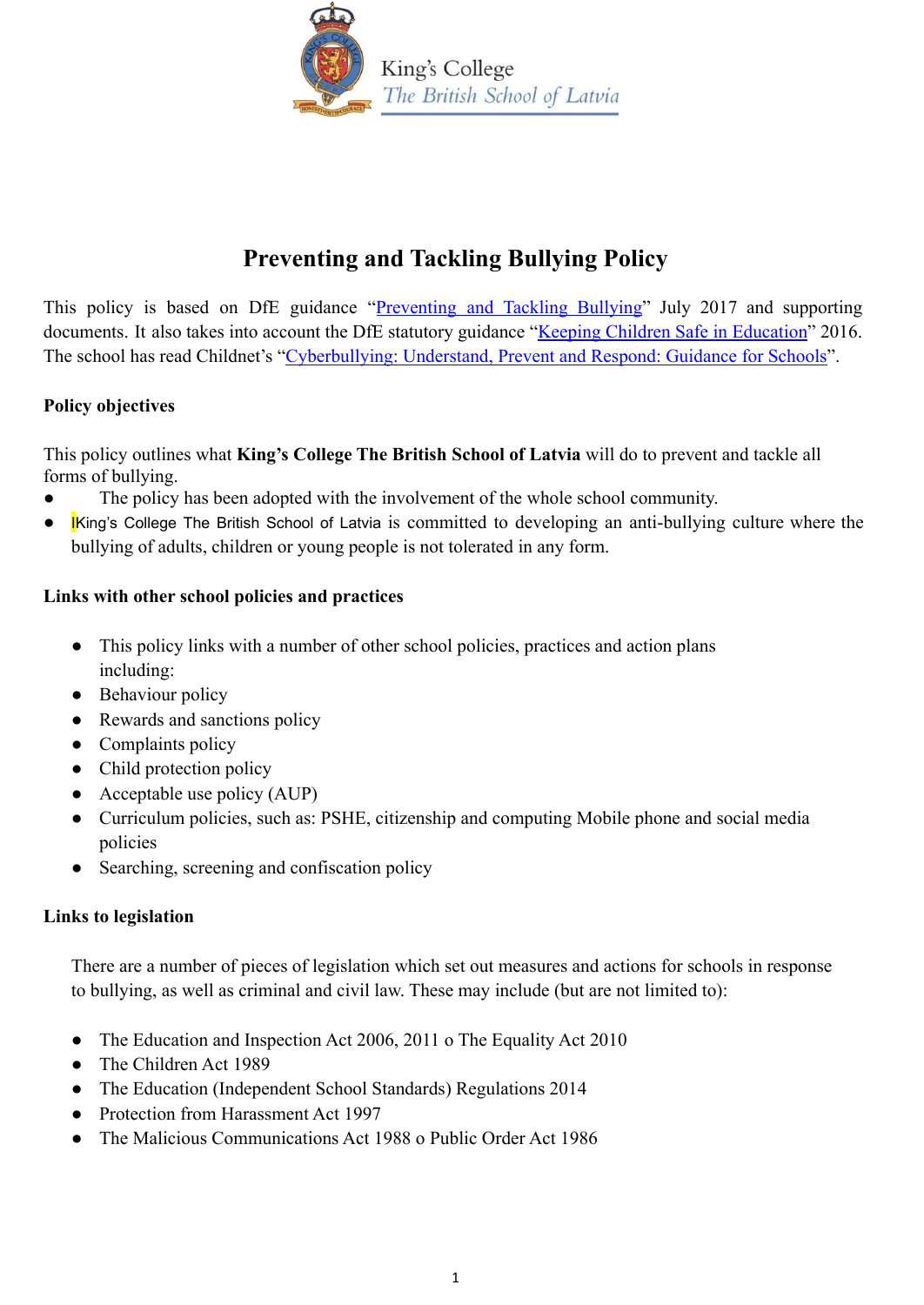

#### **Responsibilities**

It is the responsibility of:

- The Headteacher to communicate this policy to the school community, to ensure that disciplinary measures are applied fairly, consistently and reasonably, and that a member of the senior leadership team has been identified to take overall responsibility.
- School Governors to take a lead role in monitoring and reviewing this policy.
- All staff, including: governors, senior leadership, teaching and non-teaching staff, to support, uphold and implement this policy accordingly.
- Parents to support their children and work in partnership with the school.
- Pupils to abide by the policy.

### **Definition of bullying**

● Bullying is "behaviour by an individual or a group, repeated over time that intentionally hurts another individual either physically or emotionally". (DfE "Preventing and Tackling Bullying", July 2017).

● Bullying can include: name calling, taunting, mocking, making offensive comments; kicking; hitting; taking belongings; producing offensive graffiti; gossiping; excluding people from groups and spreading hurtful and untruthful rumours.

This includes the same unacceptable behaviours expressed online, sometimes called online or cyberbullying. This can include: sending offensive, upsetting and inappropriate messages by phone, text, instant messenger, through gaming, websites, social media sites and apps, and sending offensive or degrading photos or videos.

● Bullying can be a form of peer on peer abuse and can be emotionally abusive; it can cause severe and adverse effects on children's emotional development.

### **Forms of bullying covered by this policy**

- Bullying can happen to anyone. This policy covers all types of bullying including.
- Bullying related to race, religion, nationality or culture.
- Bullying related to SEND (Special Educational Needs or Disability).
- Bullying related to appearance or physical/mental health conditions.
- Bullying related to sexual orientation (homophobic bullying).
- Bullying of young carers or otherwise related to home circumstances.
- Sexist, sexual and transphobic bullying.
- Bullying via technology, known as online or cyberbullying

#### **School ethos**

King's College Latvia recognises that bullying, especially if left unaddressed can have a devastating effect on individuals; it can create a barrier to learning and have serious consequences for mental wellbeing.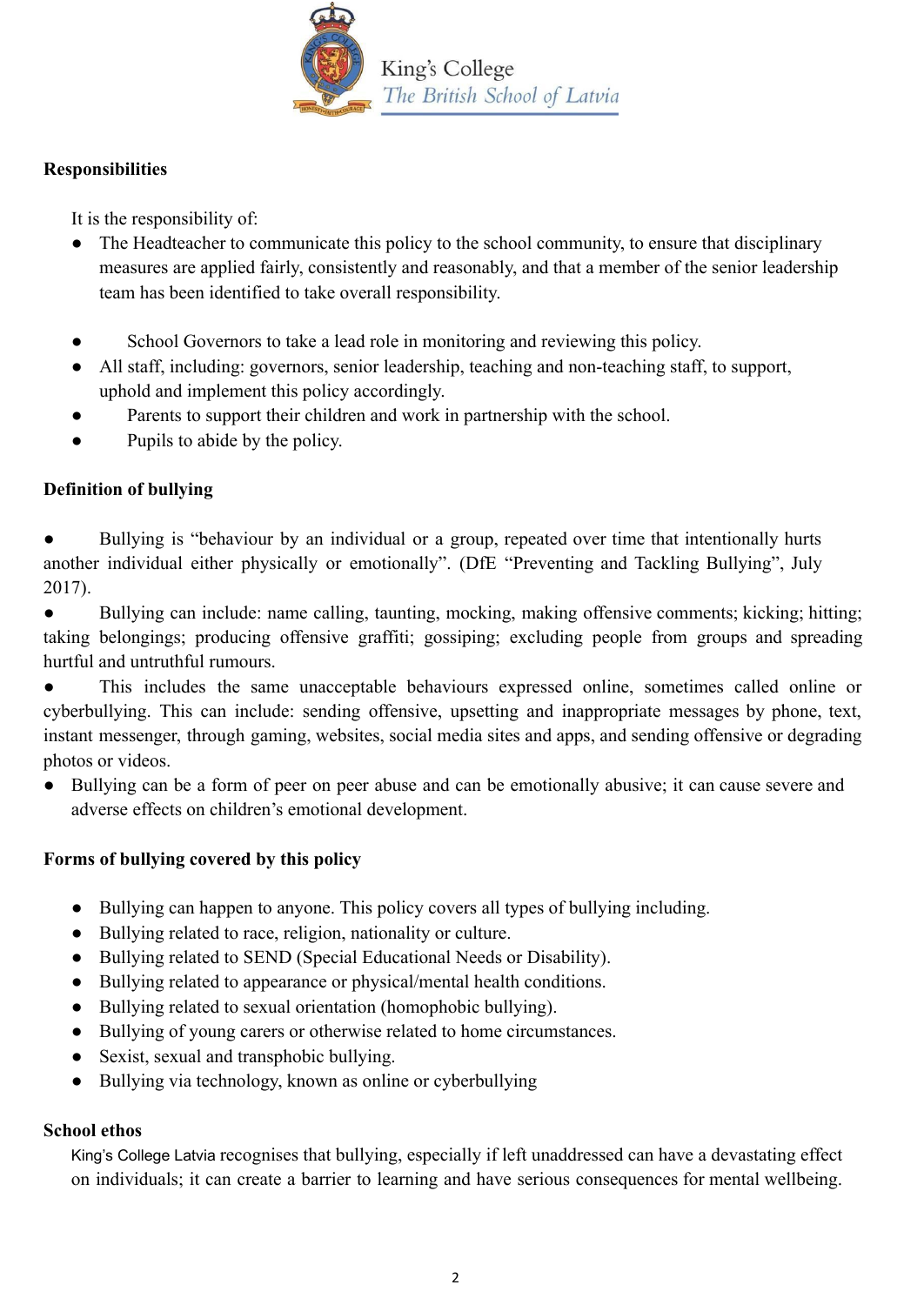

By effectively preventing and tackling bullying, our schools can help to create a safe, disciplined environment, where pupils are able to learn and fulfil their potential.

### **Our school:**

- Monitors and reviews our anti-bullying policy and practice on a regular basis.
- Supports staff to promote positive relationships, to help prevent bullying.
- Recognises that some members of our community may be more vulnerable to bullying and its impact than others; being aware of this will help us to develop effective strategies to prevent bullying from happening and provide appropriate support, if required.
- Will intervene by identifying and tackling bullying behaviour appropriately and promptly.
- Ensures our pupils are aware that bullying concerns will be dealt with sensitively and effectively; that everyone should feel safe to learn and abide by the anti-bullying policy.
- Requires all members of the community to work with the school to uphold the anti-bullying policy.
- Reports back to parents/carers regarding concerns on bullying, dealing promptly with complaints.
- Seeks to learn from good anti-bullying practice elsewhere.
- Utilises support from the Local Safeguarding Authorities and other relevant organisations when appropriate.

### **Responding to bullying**

The following steps may be taken when dealing with all incidents of bullying reported to the school:

- If bullying is suspected or reported, the incident will be dealt with immediately by the member of staff who has been approached or witnessed the concern.
- The school will provide appropriate support for the person being bullied making sure they are not at risk of immediate harm and will involve them in any decision-making, as appropriate.
- The Headteacher/ designated safeguarding lead or another member of leadership team will interview all parties involved.
- The designated safeguarding lead will be informed of all bullying issues where there are safeguarding concerns.
- The school will inform other staff members, and parents/ carers, where appropriate.
- Sanctions (as identified within the school behaviour policy and or Rewards and Sanctions Policy) and support for individuals will be implemented, in consultation with all parties concerned.
- If necessary, other agencies may be consulted or involved, such as: the police (if a criminal offence has been committed) or other local safeguarding services (if a child is felt to be at risk of significant harm).
- Where the bullying takes place off school site or outside of normal school hours (including cyberbullying), the school will ensure that the concern is fully investigated. Appropriate action will be taken, including providing support and implementing sanctions in school in accordance with the school's behaviour policy.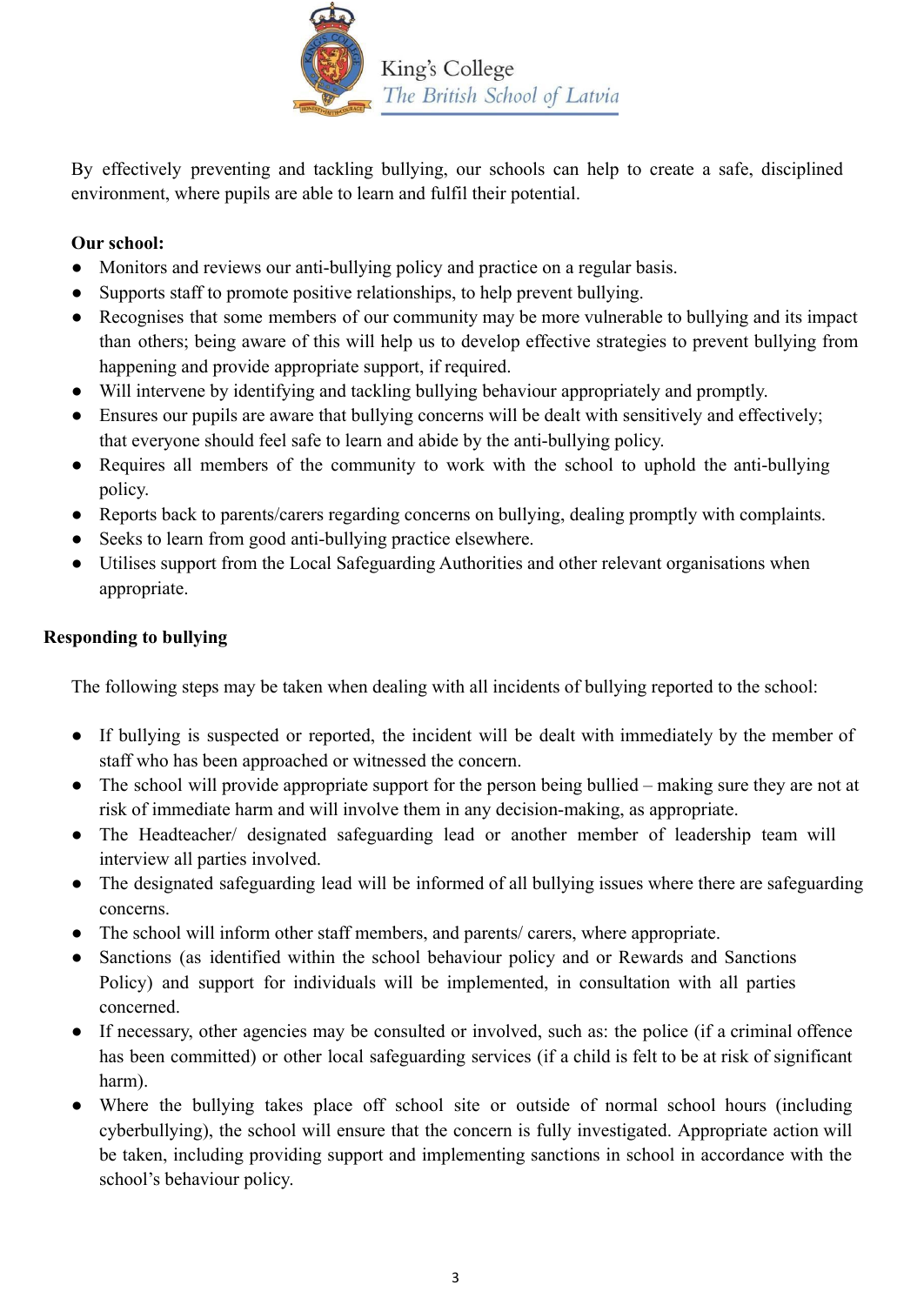

● A clear and precise account of the incident will be recorded by the school in accordance with existing procedures. This will include recording appropriate details regarding decisions and action taken.

## **Cyberbullying**

When responding to cyberbullying concerns, the school will:

- Act as soon as an incident has been reported or identified.
- Provide appropriate support for the person who has been cyberbullied and work with the person who has carried out the bullying to ensure that it does not happen again.
- Encourage the person being bullied to keep any evidence (screenshots) of the bullying activity to assist any investigation.
- Take all available steps where possible to identify the person responsible.

This may include:

- o looking at use of the school systems;
- o identifying and interviewing possible witnesses;
- <sup>o</sup> Contacting the IT department and online service provider and the police, if necessary.
- <sup>o</sup> Work with the individuals and online service providers to prevent the incident from spreading and assist in removing offensive or upsetting material from circulation.

This may include:

- o Support reports to a service provider to remove content if those involved are unable to be identified or if those involved refuse to or are unable to delete content.
- <sup>o</sup> Confiscating and searching pupils' electronic devices, such as mobile phones, in accordance with the law of the country and also the school searching and confiscation policy.
- <sup>o</sup> Requesting the deletion of locally-held content and content posted online if they contravene school behavioural policies.
- Ensure that sanctions are applied to the person responsible for the cyberbullying; the school will take steps to change the attitude and behaviour of the bully, as well as ensuring access to any additional help that they may need.
- Inform the police if a criminal offence has been committed.
- Provide information to staff and pupils regarding steps they can take to protect themselves online. This may include:
	- <sup>o</sup> Advising those targeted not to retaliate or reply;
	- <sup>o</sup> Providing advice on blocking or removing people from contact lists;
	- <sup>o</sup> Helping those involved to think carefully about what private information they may have in the public domain.

### *Supporting pupils*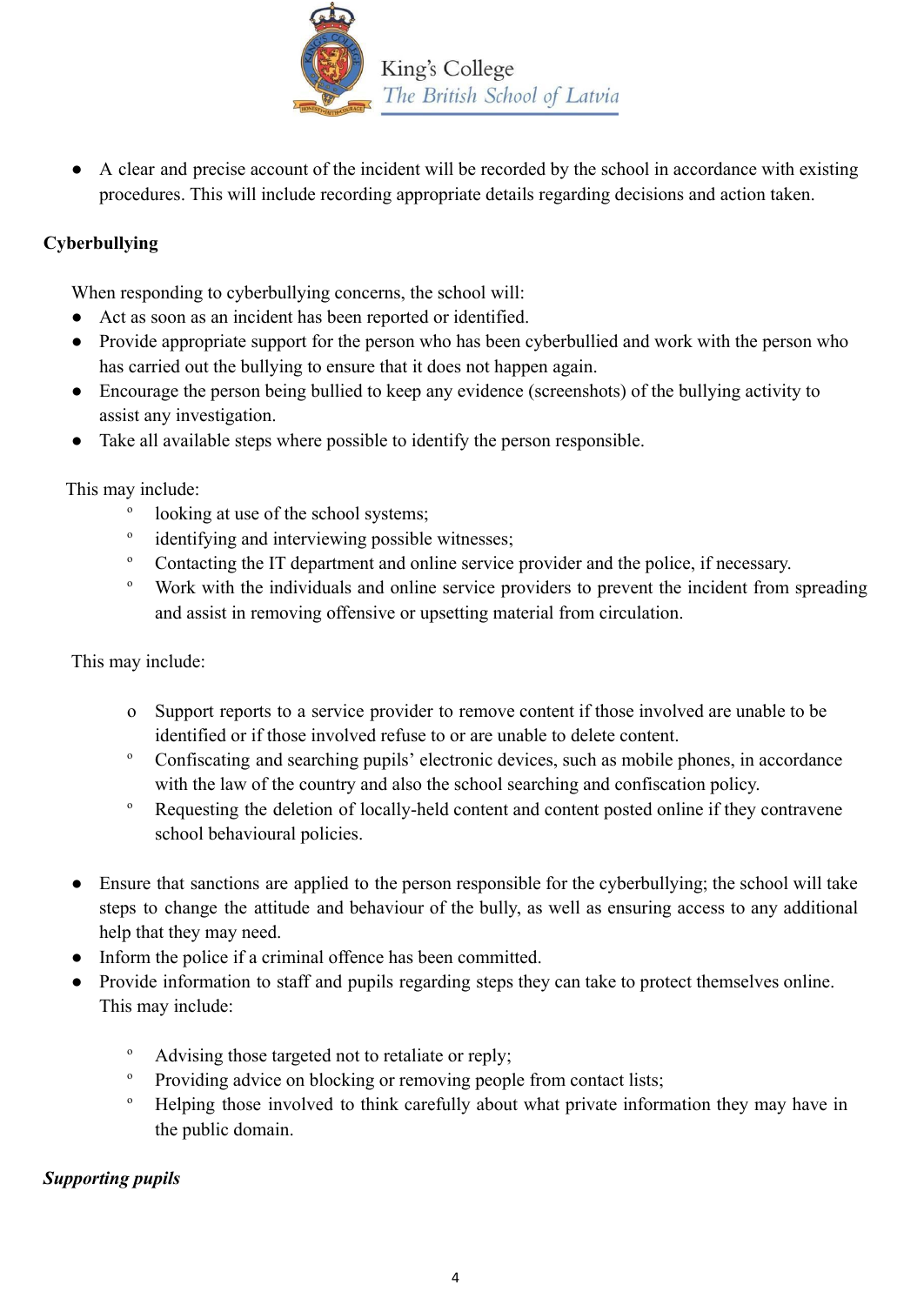

## **▪** *Pupils who have been bullied will be supported by:*

- Reassuring the pupil and providing continuous support.
- Offering an immediate opportunity to discuss the experience with their teacher, the designated safeguarding lead, or a member of staff of their choice.
- Being advised to keep a record of the bullying as evidence and discuss how respond to concerns and build resilience as appropriate.
- Working towards restoring self-esteem and confidence.
- Providing ongoing support; this may include: working and speaking with staff, offering formal counselling, engaging with parents and carers.
- Where necessary, working with the wider community and local/national organisations to provide further or specialist advice and guidance; this could include support through external psychological services

### **▪** *Pupils who have perpetrated the bullying will be helped by:*

- Discussing what happened, establishing the concern and the need to change.
- Informing parents/carers to help change the attitude and behaviour of the child.
- Providing appropriate education and support regarding their behaviour or actions.
- If online, requesting that content be removed and reporting accounts/content to service provider.
- Sanctioning, in line with school behaviour/discipline policy; this may include official warnings.
- Detentions, removal of privileges (including online access when encountering cyberbullying concerns), and fixed-term or permanent exclusions.
- Where necessary, working with the wider community and local/national organisations to provide further or specialist advice and guidance; this may include involvement from the Police or referrals to external psychological services.

### **Supporting adults**

Our school takes measures to prevent and tackle bullying among pupils; however, it is equally important to recognise that bullying of staff and parents, whether by pupils, parents or other staff members, is unacceptable.

### **▪** *Adults (staff and parents) who have been bullied or affected will be supported by:*

- Offering an immediate opportunity to discuss the concern with the designated safeguarding lead, a senior member of staff and/or the Headteacher.
- Advising them to keep a record of the bullying as evidence and discuss how to respond to concerns and build resilience, as appropriate.
- Where the bullying takes place off school site or outside of normal school hours (including online), the school will still investigate the concern and ensure that appropriate action is taken in accordance
	- o with the schools behaviour and discipline policy.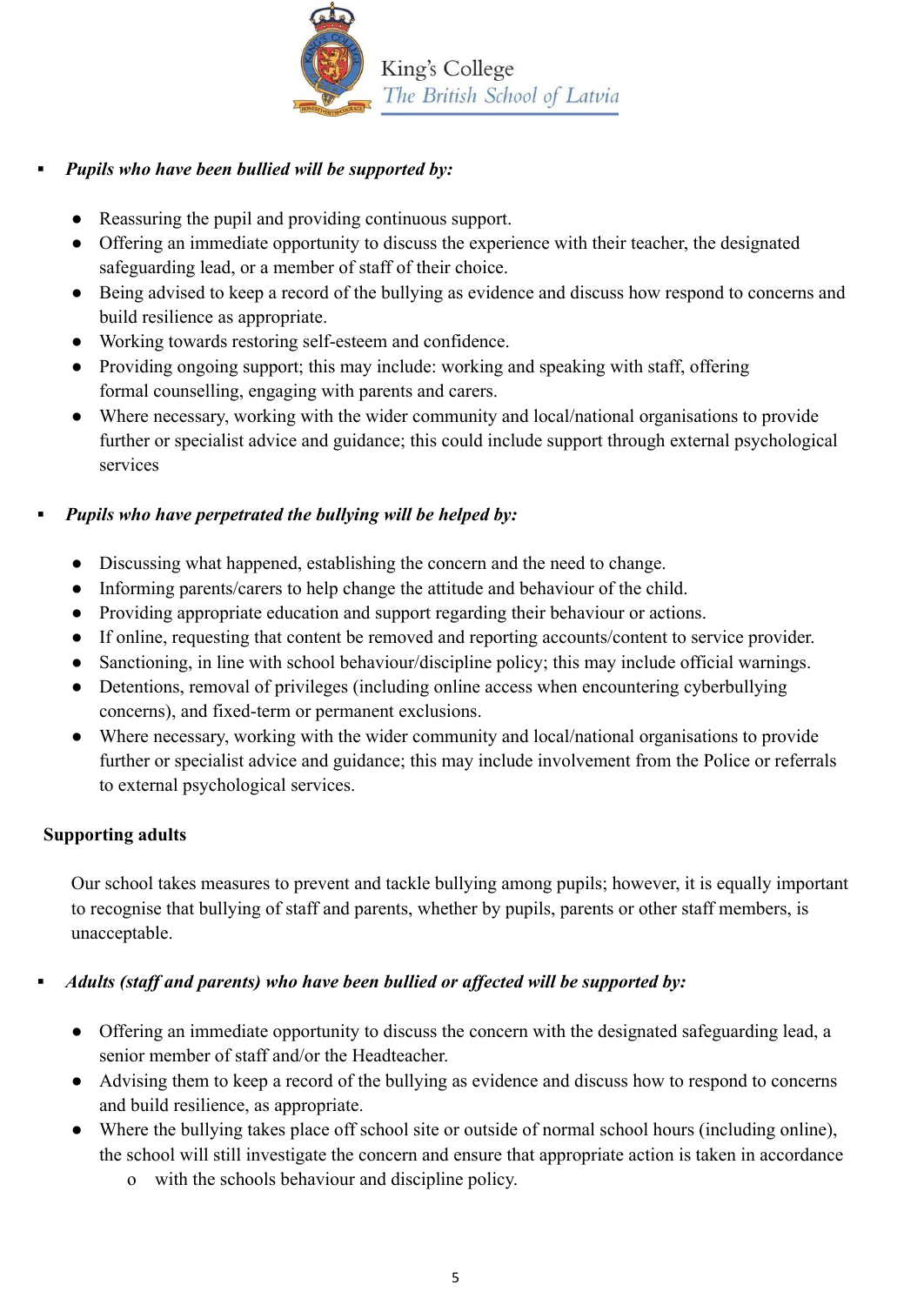

- Reporting offensive or upsetting content and/or accounts to the service provider, where the bullying has occurred online.
- Reassuring and offering appropriate support.
- Working with the wider community and local/national organisations to provide further or specialist advice and guidance.

## **▪** *Adults (staff and parents) who have perpetrated the bullying will be helped by:*

- Discussing what happened with a senior member of staff and/or the Headteacher to establish the concern.
- Establishing whether a legitimate grievance or concern has been raised and signposting to the school's official complaints procedures.
- If online, requesting that content be removed.
- Instigating disciplinary, civil or legal action as appropriate or required.

# **Preventing bullying**

### *Environment*

The whole school community will:

- Create and support an inclusive environment which promotes a culture of mutual respect, consideration and care for others, which will be upheld by all.
- Recognise that bullying can be perpetrated or experienced by any member of the community, including adults and children (peer on peer abuse).
- Openly discuss differences between people that could motivate bullying, such as: religion, ethnicity, disability, gender, sexuality or appearance related difference. Also children with different family situations, such as looked after children or those with caring responsibilities.
- Challenge practice and language which does not uphold the values of tolerance, non-discrimination and respect towards others.
- Be encouraged to use technology, especially mobile phones and social media positively and responsibly.
- Work with staff, the wider community and outside agencies to prevent and tackle concerns including all forms of prejudice-driven bullying.
- Actively create "safe spaces" for vulnerable children and young people.
- Celebrate success and achievements to promote and build a positive school ethos.

### *Policy and Support*

The whole school community will:

● Provide a range of approaches for pupils, staff and parents/carers to access support and report concerns.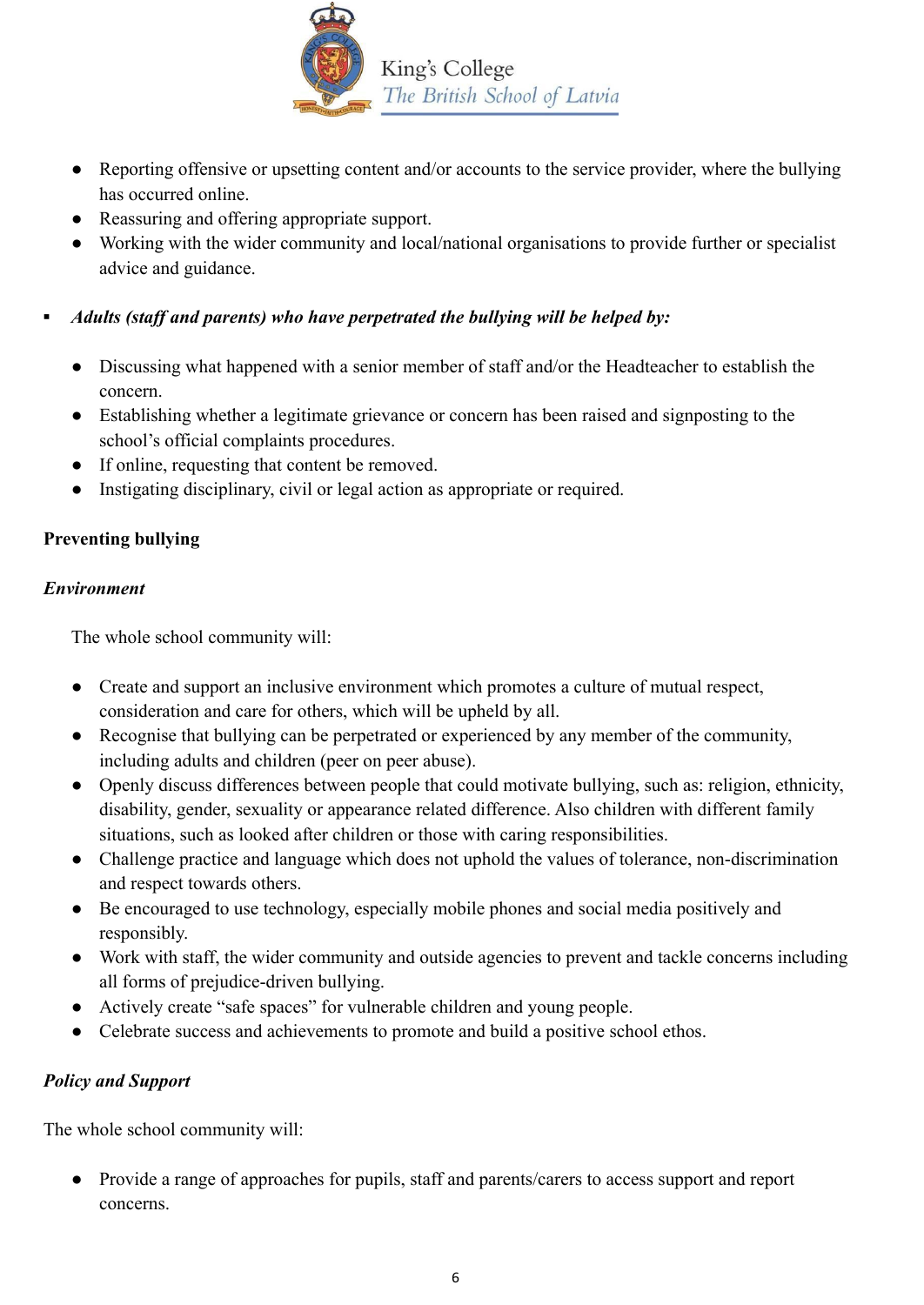

- Regularly update and evaluate our practice to take into account the developments of technology and provide up-to-date advice and education to all members of the community regarding positive online behaviour.
- Take appropriate, proportionate and reasonable action, in line with existing school policies, for any bullying bought to the schools attention, which involves or effects pupils, even when they are not on school premises; for example, when using school transport or online, etc.
- Implement appropriate disciplinary sanctions; the consequences of bullying will reflect the seriousness of the incident, so that others see that bullying is unacceptable.
- Use a variety of techniques to resolve the issues between those who bully, and those who have been bullied.

### *Education and Training*

The school community will:

- Train all staff, including: teaching staff, support staff (e.g. administration staff, lunchtime support staff and site support staff) and pastoral staff, to identify all forms of bullying and take appropriate action, following the school's policy and procedures (including recording and reporting incidents).
- Consider a range of opportunities and approaches for addressing bullying throughout the curriculum and other activities, such as: through displays, assemblies, peer support, the school/student council, etc.
- Provide systematic opportunities to develop pupils' social and emotional skills, including building their resilience and self-esteem.

### **Involvement of pupils**

We will:

- Involve pupils in policy writing and decision making, to ensure that they understand the school's approach and are clear about the part they have to play to prevent bullying.
- Regularly canvas children and young people's views on the extent and nature of bullying. o Ensure that all pupils know how to express worries and anxieties about bullying.
- Ensure that all pupils are aware of the range of sanctions which may be applied against those engaging in bullying.
- Involve pupils in anti-bullying campaigns in schools and embedded messages in the wider school curriculum.
- Publicise the details of internal support, as well as external helplines and websites.
- Offer support to pupils who have been bullied and to those who are bullying in order to address the problems they have.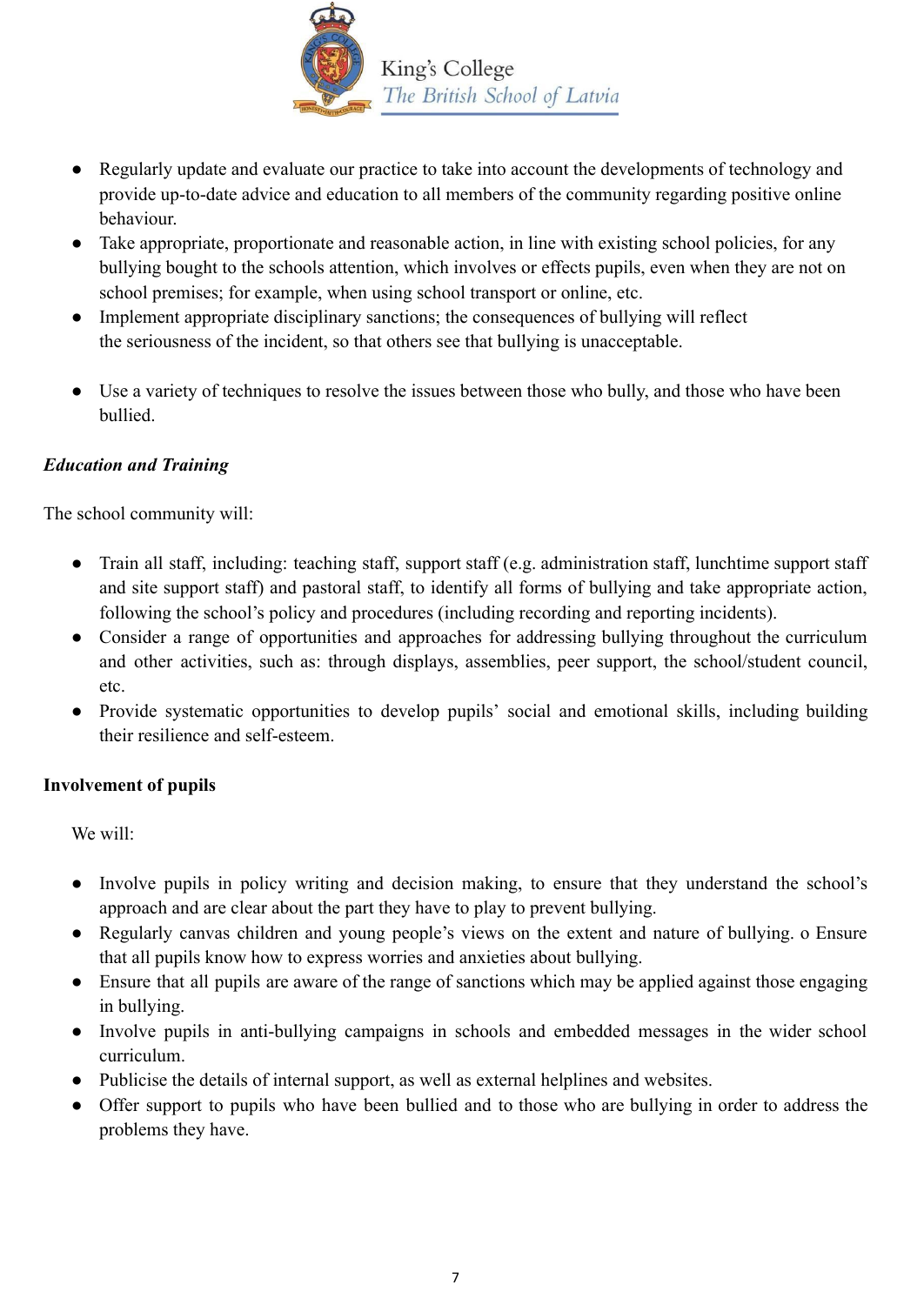

#### **Involvement and liaison with parents and carers**

We will:

- Take steps to involve parents and carers in develop policies and procedures, to ensure they are aware that the school does not tolerate any form of bullying.
- Make sure that key information about bullying (including policies and named points of contact) is available to parents/carers in a variety of formats.
- Ensure all parents/carers know who to contact if they are worried about bullying and where to access independent advice.
- Work with all parents/carers and the local community to address issues beyond the school gates that give rise to bullying.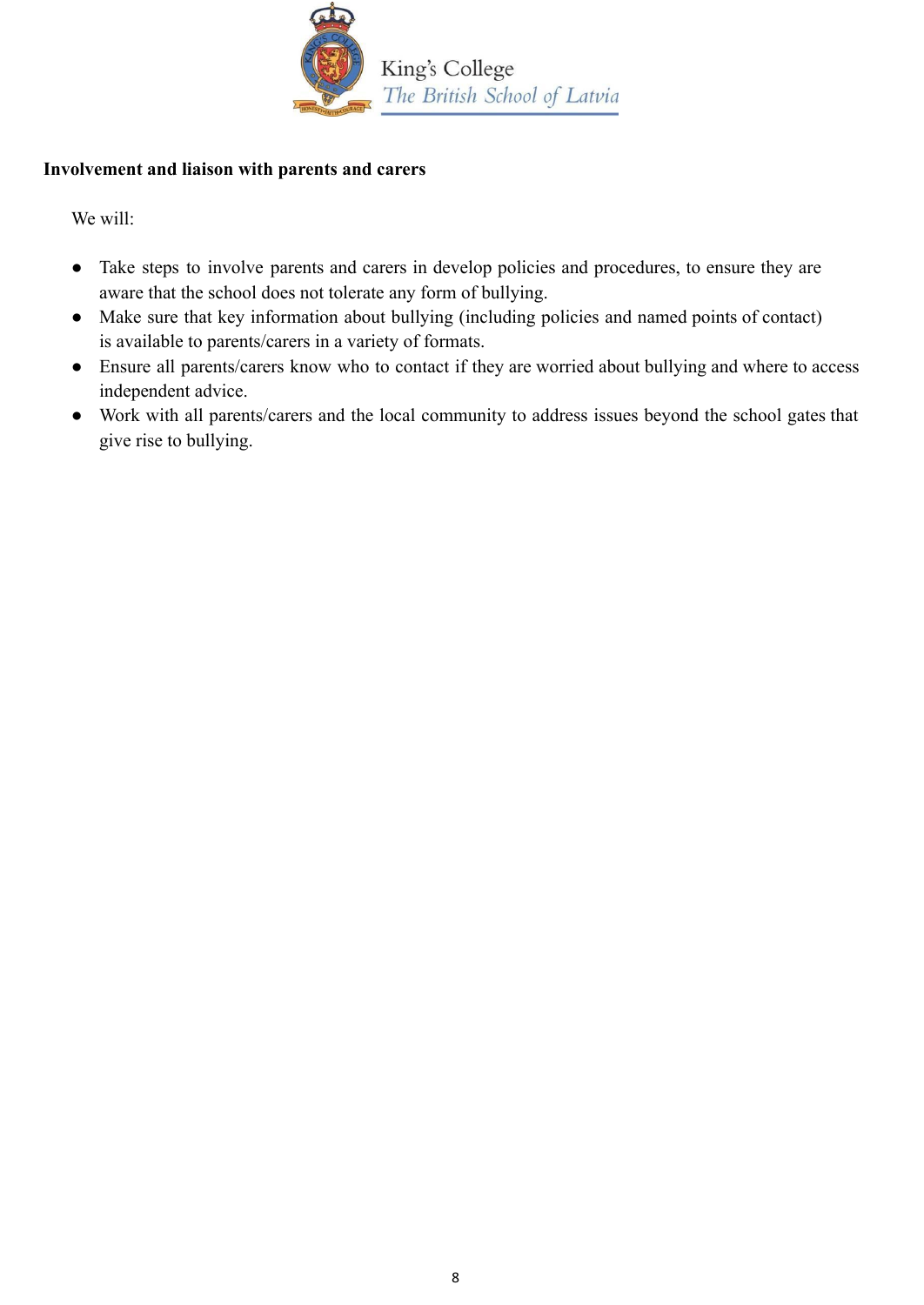

Ensure that parents work with the school to role model positive behaviour for pupils, both on and offline.

● Ensure all parents/carers know about our complaints procedure and how to use it effectively, to raise concerns in an appropriate manner.

## **Monitoring and review: putting policy into practice**

- The school will ensure that they regularly monitor and evaluate mechanisms to ensure that the policy is being consistently applied.
- Any issues identified will be incorporated into the school's action planning.
- The Headteacher will be informed of bullying concerns, as appropriate.
- The CEO will report on a regular basis to the Inspired Board on incidents of bullying, including outcomes.

### **Useful links and supporting organisations**

- Anti-Bullying Alliance: [www.anti-bullyingalliance.org.uk](http://www.anti-bullyingalliance.org.uk/)
- Childline: [www.childline.org.uk](http://www.childline.org.uk/)
- Family Lives: [www.familylives.org.uk](http://www.familylives.org.uk/)
- Kidscape: [www.kidscape.org.uk](http://www.kidscape.org.uk/)
- MindEd: [www.minded.org.uk](http://www.minded.org.uk/)
- NSPCC: [www.nspcc.org.uk](http://www.nspcc.org.uk/)
- The BIG Award: [www.bullyinginterventiongroup.co.uk/index.php](https://www.bullyinginterventiongroup.co.uk/index.php)
- PSHE Association: [www.pshe-association.org.uk](http://www.pshe-association.org.uk/)
- Restorative Justice Council: [www.restorativejustice.org.uk](http://www.restorativejustice.org.uk/)
- The Diana Award: [www.diana-award.org.uk](http://www.diana-award.org.uk/)
- Victim Support: [www.victimsupport.org.uk](http://www.victimsupport.org.uk/)
- Young Minds: [www.youngminds.org.uk](http://www.youngminds.org.uk/)
- Young Carers: [www.youngcarers.net](http://www.youngcarers.net/)
	- The Restorative Justice Council: [www.restorativejustice.org.uk/restorative-practice-schools](http://www.restorativejustice.org.uk/restorative-practice-schools)

### **SEND**

- Changing Faces: [www.changingfaces.org.uk](http://www.changingfaces.org.uk/)
- Mencap: [www.mencap.org.uk](http://www.mencap.org.uk/)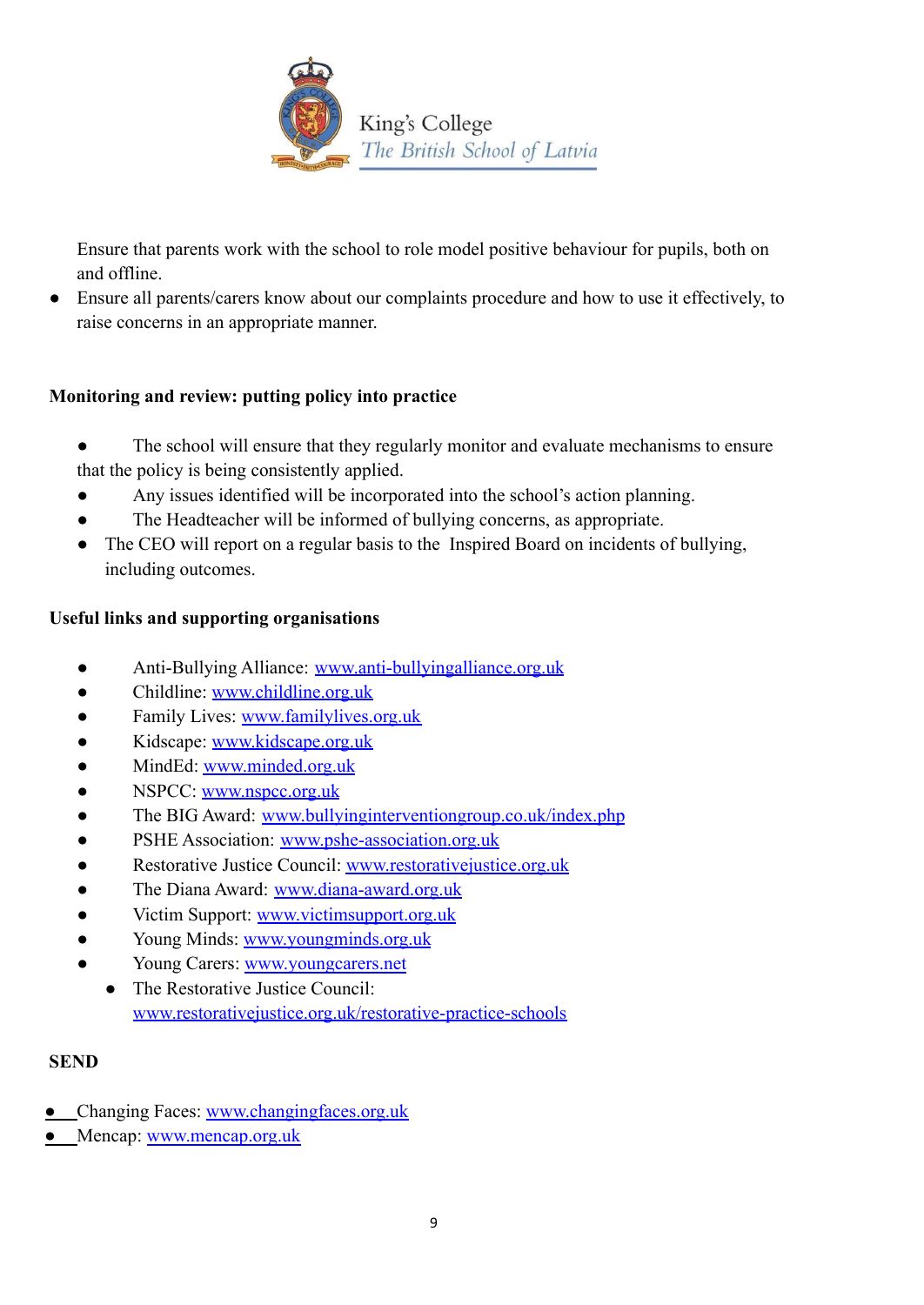

- Anti-Bullying Alliance Cyberbullying and children and young people with SEN and disabilities: www.cafamily.org.uk/media/750755/cyberbullying and send - module final.pdf
	- DfE: SEND code of practice: [www.gov.uk/government/publications/send-code-of-practice-0-to-25](https://www.gov.uk/government/publications/send-code-of-practice-0-to-25)

## **Cyberbullying**

- Childnet International: [www.childnet.com](http://www.childnet.com/)
- Digizen: [www.digizen.org](http://www.digizen.org/)
- Internet Watch Foundation: [www.iwf.org.uk](http://www.iwf.org.uk/)
- Think U Know: [www.thinkuknow.co.uk](http://www.thinkuknow.co.uk/)
- UK Safer Internet Centre: [www.saferinternet.org.uk](http://www.saferinternet.org.uk/)
- The UK Council for Child Internet Safety (UKCCIS) [www.gov.uk/government/groups/uk-council-for-child-internet-safety-ukccis](http://www.gov.uk/government/groups/uk-council-for-child-internet-safety-ukccis)

## **Race, religion and nationality**

- Anne Frank Trust: [www.annefrank.org.uk](http://www.annefrank.org.uk/)
- Kick it Out: [www.kickitout.org](http://www.kickitout.org/)
- Report it: [www.report-it.org.uk](http://www.report-it.org.uk/)
- Stop Hate: [www.stophateuk.org](http://www.stophateuk.org/)
- Tell Mama[:www.tellmamauk.org](http://www.tellmamauk.org/)
- Educate against Hate: [www.educateagainsthate.com/](http://www.educateagainsthate.com/)
- Show Racism the Red Card: [www.srtrc.org/educational](http://www.srtrc.org/educational)

# **LGBT**

- Barnardos LGBT Hub: [www.barnardos.org.uk/what\\_we\\_do/our\\_work/lgbtq.htm](http://www.barnardos.org.uk/what_we_do/our_work/lgbtq.htm)
- Metro Charity: [www.metrocentreonline.org](http://www.metrocentreonline.org/)
- EACH: [www.eachaction.org.uk](http://www.eachaction.org.uk/)
- Proud Trust: [www.theproudtrust.org](http://www.theproudtrust.org/)
- Schools Out: [www.schools-out.org.uk](http://www.schools-out.org.uk/)
- Stonewall: [www.stonewall.org.uk](http://www.stonewall.org.uk/)

### **Sexual harrassment and sexual bullying**

• Ending Violence Against Women and Girls (EVAW) [www.endviolenceagainstwomen.org.uk](http://www.endviolenceagainstwomen.org.uk/)